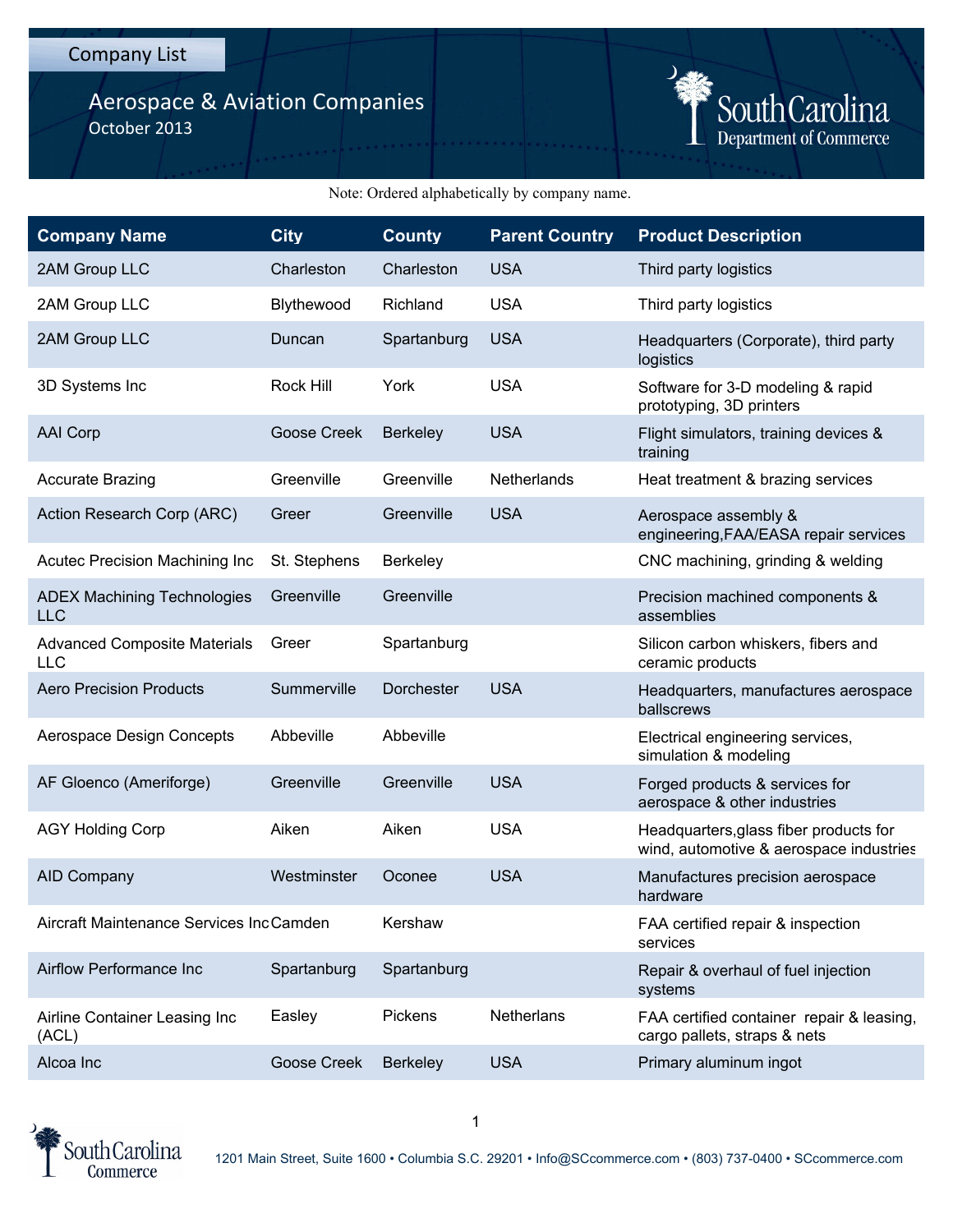| <b>Company Name</b>                      | <b>City</b>                | <b>County</b>   | <b>Parent Country</b> | <b>Product Description</b>                                                                                    |
|------------------------------------------|----------------------------|-----------------|-----------------------|---------------------------------------------------------------------------------------------------------------|
| Allied Technology Group Inc              | North CharlestorCharleston |                 |                       | Information management & engineering<br>services                                                              |
| Alpha Manufacturing Co Inc               | West Columbia Lexington    |                 |                       | Machine shop and design engineering                                                                           |
| <b>AMAMCO Tool</b>                       | Duncan                     | Spartanburg     |                       | Carbide cutting tools for aerospace &<br>manufacturing industries                                             |
| <b>AMBAC International Corp</b>          | Elgin                      | Richland        |                       | Manufacture and supply diesel fuel<br>injection systems for heavy duty<br>commerial and military applications |
| American Metals Inc                      | Fort Mill                  | York            |                       | Metals service center, cutting & grinding<br>services                                                         |
| American Solid Woven                     | Columbia                   | Richland        | <b>USA</b>            | Weldable fabrics, non-rubber insulated<br>heat seal and sonice weldable air holdin<br>fabrics                 |
| Apex Tool Group LLC                      | Lexington                  | Lexington       | <b>USA</b>            | Headquarters (Division), electric &<br>pneumatic tools                                                        |
| Apex Tool Group LLC                      | Sumter                     | Sumter          | <b>USA</b>            | Electric & pneumatic tools                                                                                    |
| <b>Applied Technical Services Inc</b>    | Greenville                 | Greenville      |                       | Engineering services, materials testing &<br>consultation                                                     |
| AppMet Inc                               | North CharlestorCharleston |                 |                       | Calibration & testing services                                                                                |
| <b>Arc Drilling</b>                      | Summerville                | Berkeley        | <b>USA</b>            | Hole drilling & wire cutting                                                                                  |
| <b>Arc Drilling</b>                      | Greenville                 | Greenville      | <b>USA</b>            | Hole drilling, wire cutting                                                                                   |
| ArctiChill                               | Newberry                   | Newberry        | Canada                | Cooling systems for aviation, military &<br>medical applications                                              |
| <b>ARINC Engineering Services</b>        | North CharlestorCharleston |                 |                       | Systems engineering & integration,<br>software design                                                         |
| <b>ATI Allvac</b>                        | Richburg                   | Chester         | <b>USA</b>            | Specialty alloys & steel for aerospace                                                                        |
| <b>Atlantic Aviation</b>                 | North CharlestorCharleston |                 | <b>USA</b>            | <b>Aviation services</b>                                                                                      |
| <b>Atlantic Aviation</b>                 | John's Island              | Charleston      | <b>USA</b>            | <b>Aviation services</b>                                                                                      |
| <b>Atlantic Control Products</b>         | Summerville                | <b>Berkeley</b> |                       | Wholesaler of electrical components                                                                           |
| AvCorp International Inc                 | Fort Mill                  | York            |                       | Aftermarket aircraft parts & components                                                                       |
| <b>AvCraft Technical Services</b>        | Myrtle Beach               | Horry           | Colombia              | Aircraft maintenance & repair services                                                                        |
| <b>Aviation Consulting Group</b>         | Myrtle Beach               | Horry           |                       | Worldwide aviation consulting services<br>specializing in human factors & safety<br>training                  |
| AvQuotes                                 | Greer                      | Greenville      |                       | Aircraft service quotes                                                                                       |
| AxonHentzen Aerospace Coating:Greenville |                            | Greenville      |                       | Coating for aerospace, marine &<br>industrial applications                                                    |

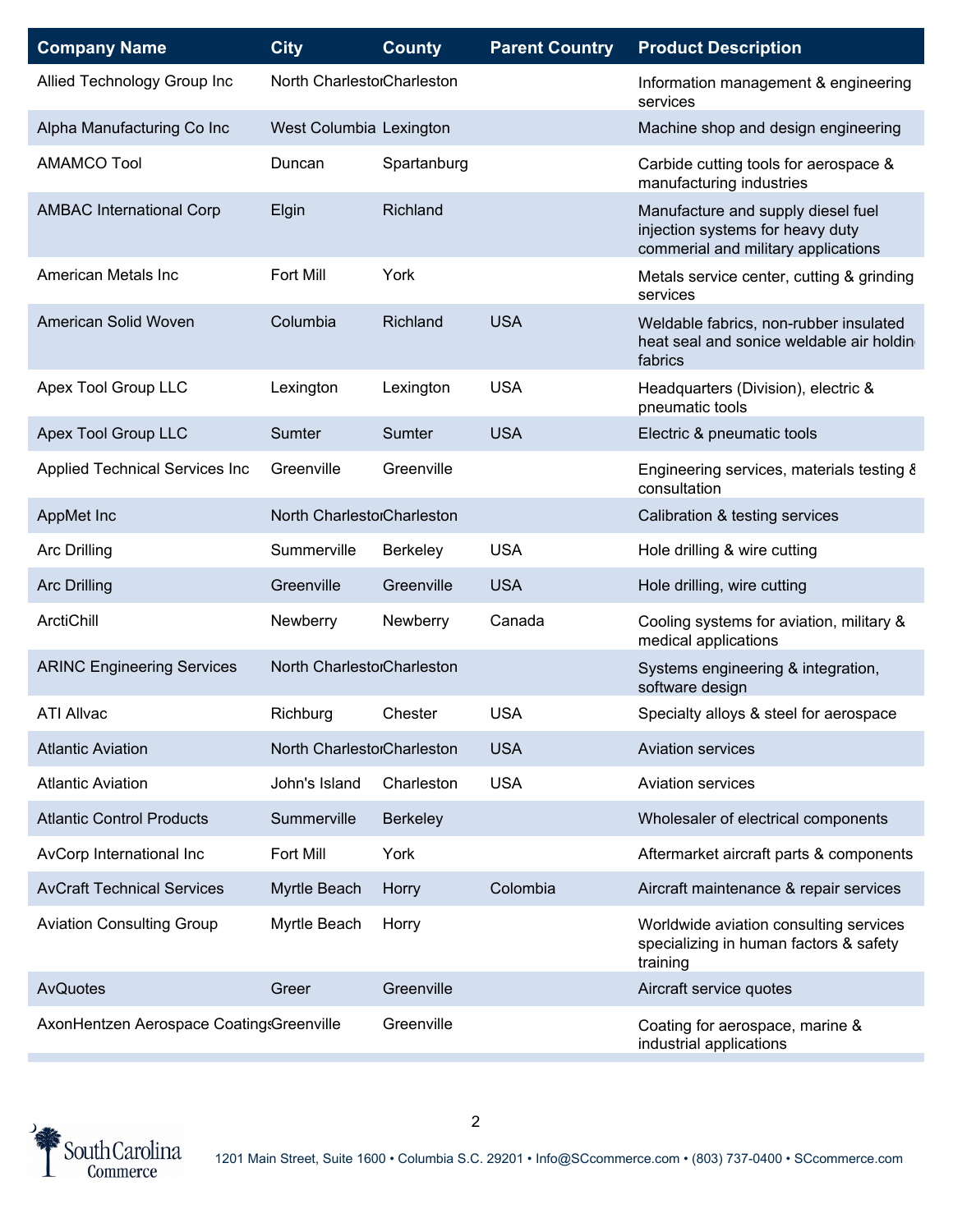| <b>Company Name</b>                                              | <b>City</b>                | <b>County</b>   | <b>Parent Country</b> | <b>Product Description</b>                                                                            |
|------------------------------------------------------------------|----------------------------|-----------------|-----------------------|-------------------------------------------------------------------------------------------------------|
| B & E Electroform Co of SC Inc                                   | Simpsonville               | Greenville      |                       | Electroforming, plating, & CNC<br>machining                                                           |
| BAE Systems Land & Armaments Aiken                               |                            | Aiken           | United Kingdom        | Welds & machines parts for armored<br>combat vehicles, components for military<br>launching systems   |
| <b>BAE Systems Technology</b><br>Solutions & Services Inc        | North CharlestorCharleston |                 | <b>United Kingdom</b> | Electronics & security systems, defense<br>& aerospace systems                                        |
| <b>Baldwin Aviation Safety &amp;</b><br>Compliance               | <b>Hilton Head</b>         | <b>Beaufort</b> |                       | Aviation safety software development                                                                  |
| <b>BGF Industries Inc</b>                                        | Cheraw                     | Chesterfield    | France                | Carbon fiber, glass & kevlar fabric                                                                   |
| <b>Blue Max Aviation</b>                                         | John's Island              | Charleston      |                       | Aviation service & repair                                                                             |
| <b>Bluewater Thermal Processing</b><br><b>LLC</b>                | Fountain Inn               | Greenville      | <b>USA</b>            | Headquarters                                                                                          |
| <b>BMI Corporation</b>                                           | Greenville                 | Greenville      |                       | Aerodynamic testing & development                                                                     |
| <b>Bodycote</b>                                                  | Fountain Inn               | Greenville      | <b>United Kingdom</b> | Thermal heat treating & brazing services                                                              |
| <b>Boeing Company</b>                                            | North CharlestorCharleston |                 | <b>USA</b>            | Large cargo freighter logistics                                                                       |
| <b>Boeing South Carolina</b>                                     | North CharlestorCharleston |                 | <b>USA</b>            | Fabricates, assembles & integrates<br>fuselage sections & final assembly of<br>Boeing 787 Dreamliners |
| Boeing South Carolina Delivery<br>Center                         | North CharlestorCharleston |                 | <b>USA</b>            | Delivery of Boeing commercial airplanes                                                               |
| <b>Booz Allen Hamilton</b>                                       | North CharlestorCharleston |                 |                       | Computer programming services                                                                         |
| Broome Sign Co                                                   | Greenville                 | Greenville      |                       | Graphics for the Aerospace &<br>Automotive industries                                                 |
| <b>Brothers Aviation</b>                                         | Clover                     | York            |                       | Composite airframe component repair                                                                   |
| Burnstein von Seelen Precision<br>Castings                       | Abbeville                  | Abbeville       |                       | Precision non-ferrous castings-copper,<br>bronze & aluminum                                           |
| Byars Machine Co Inc                                             | Laurens                    | Laurens         |                       | Machine shop & fabrication                                                                            |
| <b>Cablecraft Motion Controls</b>                                | St. Matthews               | Calhoun         | <b>USA</b>            | Control heads & cable equipment                                                                       |
| <b>CACI Systems Inc</b>                                          | Charleston                 | Charleston      | <b>USA</b>            | C4ISR systems integration                                                                             |
| Carbis Inc                                                       | Florence                   | Florence        |                       | HQ, Work stands, aircraft maintenance<br>ladders, liquid loading arms & spill<br>containment          |
| <b>Carbures LLC</b>                                              | Greenville                 | Greenville      | Spain                 | Headquarters (US)Manufactures carbon<br>fiber composite structures                                    |
| Cargo Composites                                                 | Wando                      | Berkeley        | <b>USA</b>            | Air cargo containers                                                                                  |
| Carolina Equipment & Supply Co North CharlestorCharleston<br>Inc |                            |                 |                       | Manufactures & distributes high-pressure<br>cleaning machines for blasting & painting                 |
| <b>Carolina Technical Fabrics</b>                                | Ridgeway                   | Fairfield       | <b>USA</b>            | Fiberglass weaving & coated fabrics                                                                   |

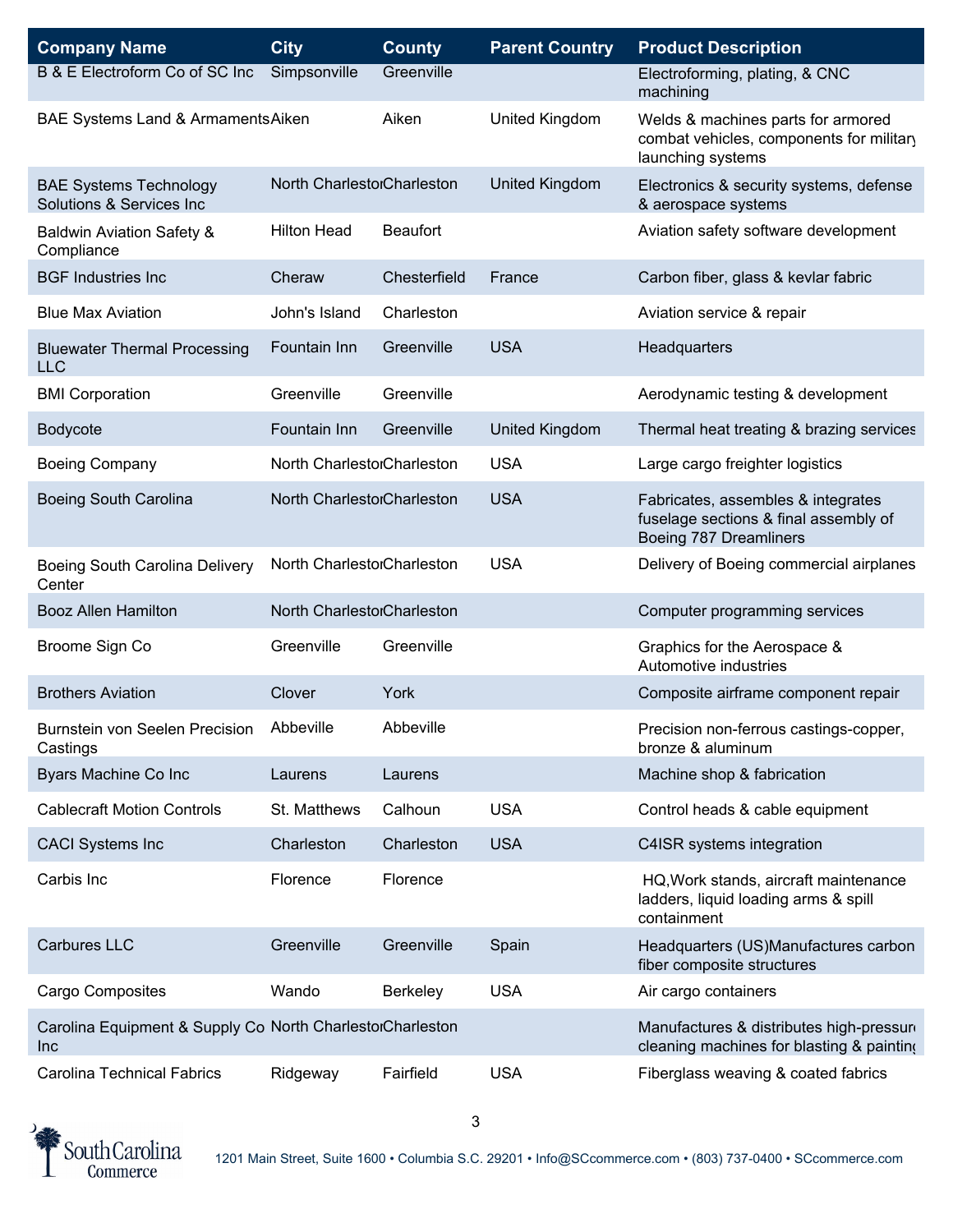| <b>Company Name</b>                                          | <b>City</b>                | <b>County</b>  | <b>Parent Country</b> | <b>Product Description</b>                                                                                         |
|--------------------------------------------------------------|----------------------------|----------------|-----------------------|--------------------------------------------------------------------------------------------------------------------|
| Carolina Turbine Support Inc                                 | Aiken                      | Aiken          |                       | Replacement aircraft parts distribution                                                                            |
| CDS2                                                         | North CharlestorCharleston |                |                       | Engineering & security management<br>services                                                                      |
| Centurum Inc                                                 | North CharlestorCharleston |                |                       | Engineering Firm, systems integration                                                                              |
| CeramTec North America Corp                                  | Laurens                    | Laurens        | <b>UK</b>             | Headquarters (NA), hermetic seals,<br>ballistic ceramics lasered substrates,<br>thermal & electrical insulators    |
| CFM (Carbon Fiber ManufacturincRock Hill                     |                            | York           |                       | Carbon fiber manufacturing for aerospac<br>& automotive racing industries                                          |
| <b>CH2M Hill</b>                                             | Spartanburg                | Spartanburg    |                       | Airport planning & engineering                                                                                     |
| Champion Aerospace LLC                                       | Liberty                    | <b>Pickens</b> | <b>USA</b>            | Engine exciters, leads, igniters, spark<br>plugs, filters, harnesses & power<br>converters; FAA repair station     |
| Charleston Rubber & Gasket Co Hanahan                        |                            | Charleston     |                       | Fluid sealing products                                                                                             |
| Chippewa Aerospace Inc                                       | Myrtle Beach               | Horry          |                       | Aviation engineering services,<br>modifications, manufacturing &<br>maintenance                                    |
| CJs Machining                                                | Anderson                   | Anderson       |                       | Precision machining                                                                                                |
| <b>Coastal Aviation</b>                                      | Mt. Pleasant               | Charleston     |                       | Flight training & charter services                                                                                 |
| <b>Coastal Hydraulics</b>                                    | Charleston                 | Charleston     |                       | Hydraulic & pneumatic systems repair &<br>distribution                                                             |
| Cogsdill Tool Products Inc                                   | Lugoff                     | Kershaw        | <b>USA</b>            | Precision tools for aerospace,<br>automotive & metalworking industries                                             |
| Columbia Tool & Die                                          | West Columbia Lexington    |                |                       | Metal fabrication & CNC machining                                                                                  |
| <b>Composite Resources Inc</b>                               | <b>Rock Hill</b>           | York           |                       | Composite design, prototyping &<br>manufacturing; stock carbon fiber<br>sheets, tubes, etc; aircraft tubes & seats |
| Contec Inc                                                   | Spartanburg                | Spartanburg    |                       | Headquarters, Contamination control &<br>surface preparation products                                              |
| Continental Tire the Americas LLCIndian Land                 |                            | Lancaster      | Germany               | Headquarters (North American                                                                                       |
| <b>Continental Tire the Americas LLCSumter</b>               |                            | Sumter         | Germany               | Passenger & light truck tires                                                                                      |
| Creform Corp                                                 | Greer                      | Greenville     | Japan                 | Headquarters, pipe & conveyor fittings fo<br>material handling systems                                             |
| <b>Custom Fabricated Products LLC Moncks Corner Berkeley</b> |                            |                |                       | High temperature gaskets & seals                                                                                   |
| <b>Cutting Edge Composites Inc</b>                           | Summerville                | Dorchester     |                       | Fiberglass composites manufacturer                                                                                 |
| <b>Cytec Carbon Fibers LLC</b>                               | Rock Hill                  | York           | <b>USA</b>            | Carbon fiber reinforcements for<br>aerospace, military & industrial<br>applications                                |

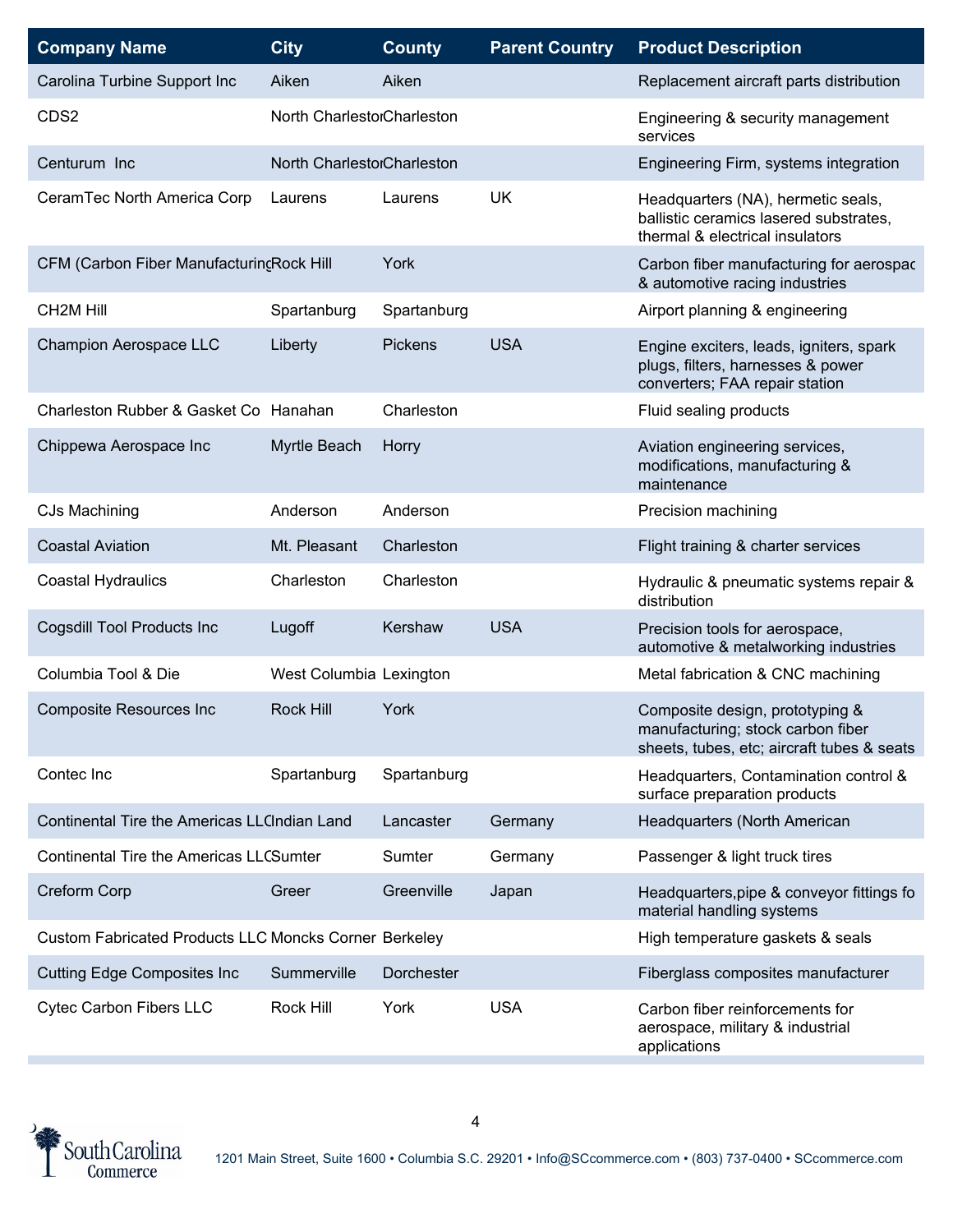| <b>Company Name</b>                                           | <b>City</b>                | <b>County</b>   | <b>Parent Country</b> | <b>Product Description</b>                                                                  |
|---------------------------------------------------------------|----------------------------|-----------------|-----------------------|---------------------------------------------------------------------------------------------|
| <b>Cytec Carbon Fibers LLC</b>                                | Piedmont                   | Greenville      | <b>USA</b>            | Carbon fiber reinforcements for<br>aerospace, military & industrial<br>applications         |
| D3 Technologies                                               | Greenville                 | Greenville      | <b>USA</b>            | Engineering services for commercial &<br>military aviation, aerospace & other<br>industries |
| DeRoyal Industries Inc                                        | Camden                     | Kershaw         | <b>USA</b>            | Woven textile cloths for aerospace &<br>medical industries                                  |
| <b>Dynamic Solutions</b>                                      | Goose Creek                | Berkeley        |                       | CNC machining, metal coating &<br>fabrication                                               |
| Eagle Aviation Inc                                            | West Columbia Lexington    |                 |                       | Aircraft service & refurbishing                                                             |
| <b>Eaton Corporation Aerospace</b><br>Division                | North CharlestorCharleston |                 | Ireland               | Machined components used in military 8<br>commercial aircraft                               |
| <b>EDAG South</b>                                             | Greer                      | Spartanburg     | Germany               | Engineering & automated assembly<br>services                                                |
| <b>Empire Aircraft Services Inc</b>                           | Summerville                | Berkeley        |                       | Aircraft maintenance & flight line support<br>services specializing in DOD contracts        |
| <b>EMS-CHEMIE North America Inc Sumter</b>                    |                            | Sumter          | Switzerland           | Manufactures nylon resin and plastics                                                       |
| <b>Engineering Services Network</b>                           | Hanahan                    | <b>Berkeley</b> |                       | Engineering & technical support                                                             |
| eScience & Technology Solutions North CharlestorCharleston    |                            |                 |                       | Engineering & systems integration<br>services                                               |
| <b>Evergreen Aviation Ground</b><br>Logistics Enterprises Inc | North CharlestorCharleston |                 |                       | Aviation ground support services                                                            |
| Felters of SC                                                 | <b>Roebuck</b>             | Spartanburg     |                       | Nonwoven textile products, needlepunch<br>felt rollgoods                                    |
| Five Star Carbide (FSC)                                       | Greenville                 | Greenville      |                       | Cutting tool manufacturing                                                                  |
| Flame Spray North America Inc                                 | Fountain Inn               | Laurens         | Italy                 | Thermal spray coatings for gas turbine 8<br>aircraft components                             |
| <b>Flexible Technologies</b>                                  | Abbeville                  | Abbeville       | United Kingdom        | Rubber & plastic hose & belting                                                             |
| <b>Frick Aviation</b>                                         | Mt. Pleasant               | Charleston      |                       | Aircraft merchant wholesalers                                                               |
| Gainey Machine & Fabrication                                  | Hartsville                 | Darlington      |                       | Machining, welding & metal products                                                         |
| <b>Gas Turbine Efficiency LLC</b>                             | Duncan                     | Spartanburg     | United Kingdom        | Combustion systems design &<br>consultation                                                 |
| <b>GE Aviation</b>                                            | Piedmont                   | Greenville      | <b>USA</b>            | Manufactures turbine airfoil blades for<br>aircraft engines                                 |
| Gedore Tools Inc                                              | North CharlestorCharleston |                 | Germany               | Supplier of automotive, aviation & wind<br>power tools                                      |
| Geocent LLC                                                   | North CharlestorCharleston |                 | <b>USA</b>            | Defense & information technology<br>consulting                                              |
| GeoLogics                                                     | Hanahan                    | <b>Berkeley</b> |                       | Engineering & technical services,<br>software development                                   |

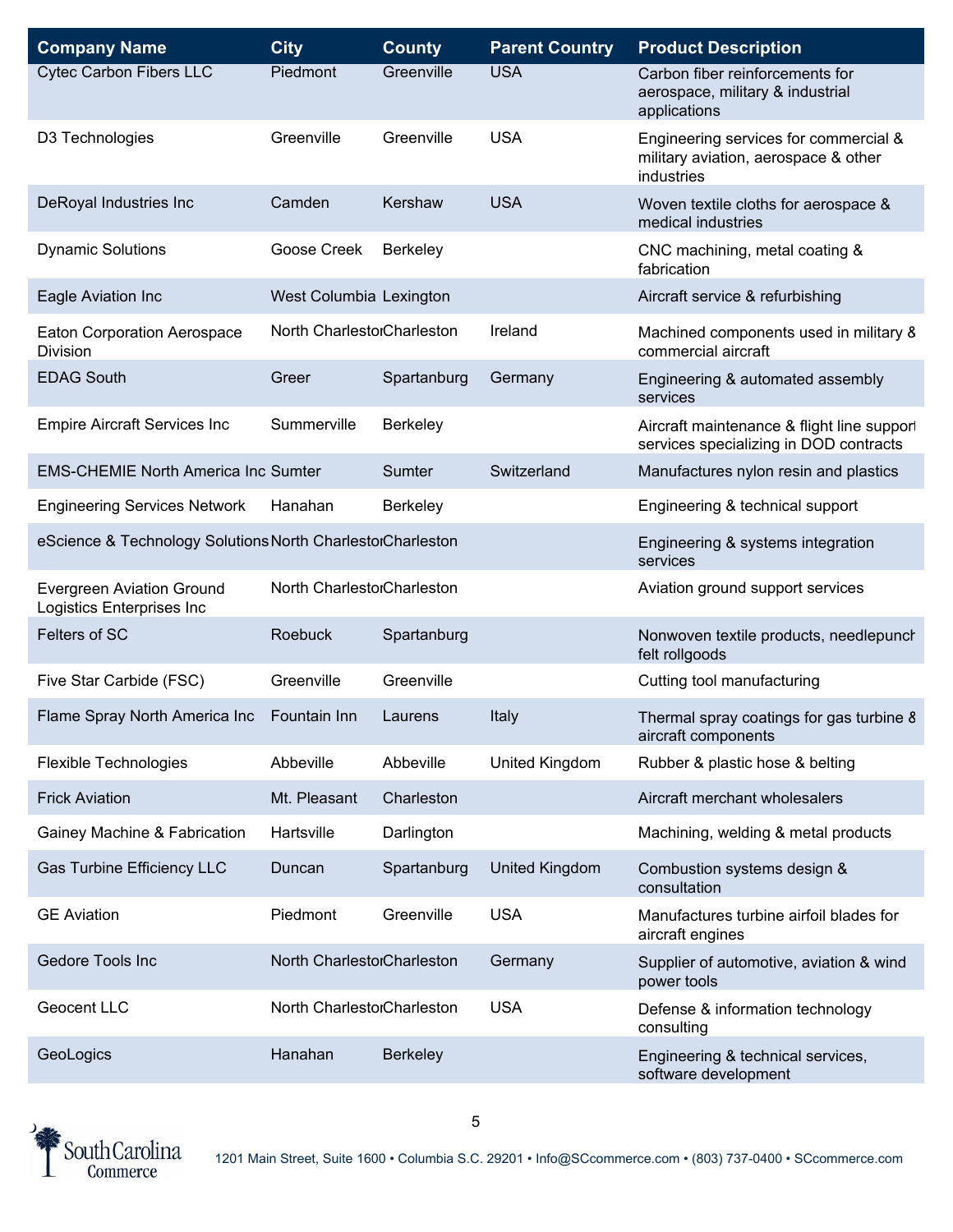| <b>Company Name</b>                                               | <b>City</b>                | <b>County</b> | <b>Parent Country</b> | <b>Product Description</b>                                                                      |
|-------------------------------------------------------------------|----------------------------|---------------|-----------------------|-------------------------------------------------------------------------------------------------|
| GKN Aerospace-South Carolina                                      | Orangeburg                 | Orangeburg    | United Kingdom        | Aerospace components & composite<br>fuselage                                                    |
| H & L Accessory Inc                                               | Greer                      | Greenville    | <b>United Kingdom</b> | Repair of gas turbine accessories,<br>components & fuel systems                                 |
| Hagemeyer North America Inc                                       | Charleston                 | Charleston    | France                | Headquarters, distributor of electrical &<br>industrial products                                |
| Hawthorne Corporation                                             | North CharlestorCharleston |               |                       | Aviation management services                                                                    |
| <b>Hawthorne Services</b>                                         | North CharlestorCharleston |               |                       | Aviation fuel services & facility support<br>services to governments by contract                |
| <b>HeliBasket LLC</b>                                             | Seneca                     | Oconee        |                       | Aircraft maintenance platforms &<br>external helicopter load systems                            |
| <b>Highland Industries Inc</b>                                    | Cheraw                     | Chesterfield  | Japan                 | Airbag fabrics, roofing material &<br>engineered textiles                                       |
| Honeywell International Inc                                       | Greer                      | Greenville    | <b>USA</b>            | Aircraft engine parts, repair & overhaul<br>services for propulsion engines                     |
| <b>Hovis Precision Products Inc</b>                               | Simpsonville               | Greenville    | <b>USA</b>            | Precision machining & fabrication                                                               |
| Huffman Helicopters Inc                                           | Myrtle Beach               | Horry         |                       | FAA-certified helicopter air carrier,<br>helicopter restoration & repair                        |
| Huffman Technologies                                              | Clover                     | York          | <b>USA</b>            | Manufacture of CNC machine tools,<br>grinders, lasers, water jets and precision<br>parts        |
| Hydro Aluminum North America<br>Inc                               | <b>Belton</b>              | Anderson      | Norway                | Aluminum extrusion, machining &<br>finishing                                                    |
| Hytech Machining Inc                                              | Pendleton                  | Anderson      |                       | Precision machined parts                                                                        |
| <b>ICF International</b>                                          | North CharlestorCharleston |               |                       | Consulting & management services to<br>government entities                                      |
| Imperial Die Casting Co                                           | Liberty                    | Pickens       | <b>USA</b>            | Aluminum die casting, CNC machining,<br>powder & e-coating & metal flow<br>analysis engineering |
| <b>Interiors Responsibility Center</b><br>South Carolina (Boeing) | Ladson                     | Dorchester    | <b>USA</b>            | Overhead stow bins, closets & video<br>control stations                                         |
| Interstate Turbine Management                                     | North CharlestorCharleston |               |                       | Maintenance & repair services                                                                   |
| InterTech Group Inc                                               | North CharlestorCharleston |               | <b>USA</b>            | Holding company for companies<br>manufacturing polymers                                         |
| <b>ISHPI Information Technologies</b>                             | Mt. Pleasant               | Charleston    |                       | Headquarters, engineering & support<br>services, aerial reconnaissance                          |
| <b>ITT Communications Systems</b>                                 | Charleston                 | Charleston    | <b>USA</b>            | Aerospace & military communications                                                             |
| <b>IWG High Performance</b><br>Conductors                         | Inman                      | Spartanburg   | <b>USA</b>            | Headquarters, conductors, wire & tubing<br>products                                             |
| <b>JBE</b> Incorporated                                           | Hartsville                 | Darlington    |                       | Sub-assembly, warehousing & print<br>management for auto & specialty<br>industries              |

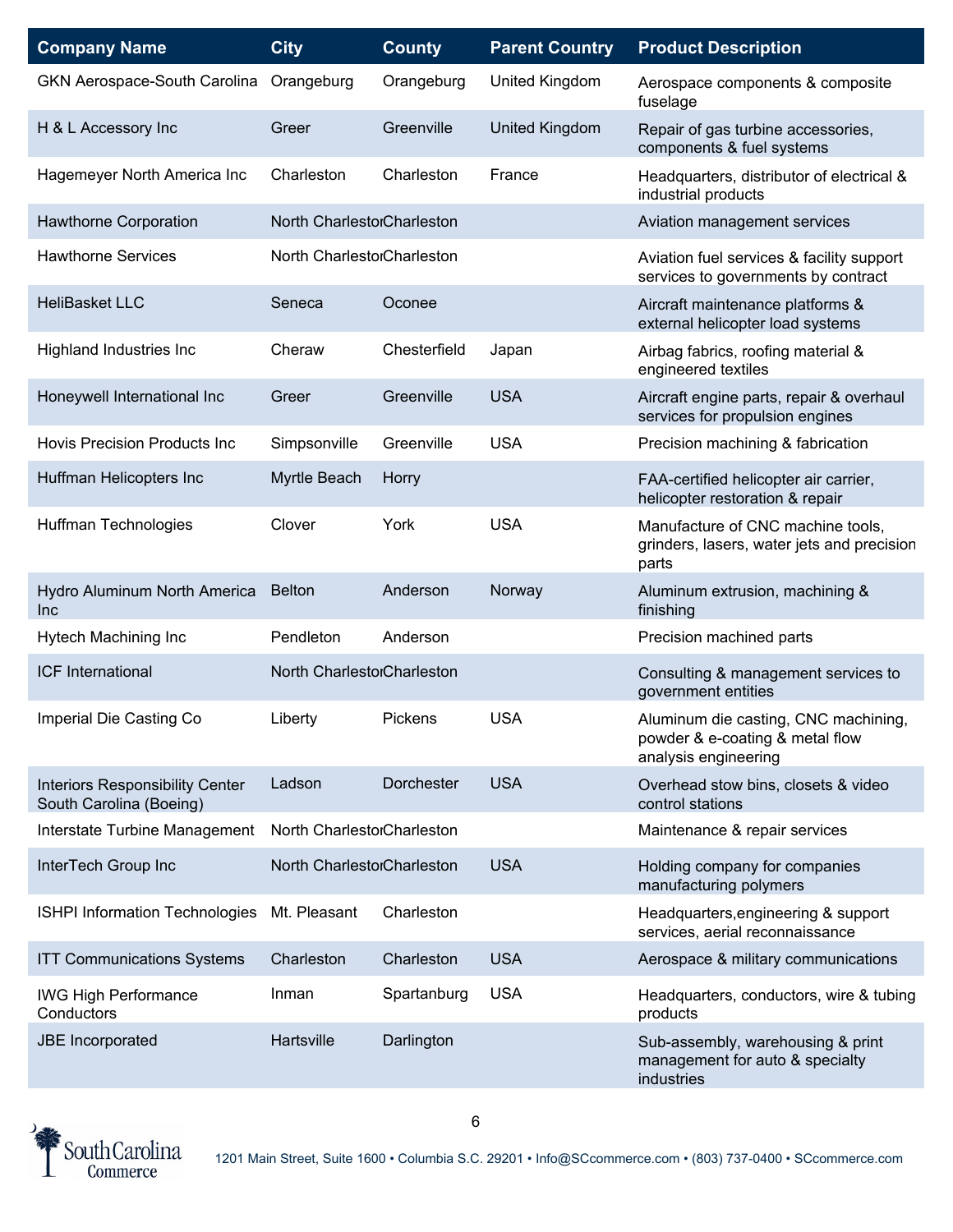| <b>Company Name</b>                                                      | <b>City</b>                | <b>County</b>   | <b>Parent Country</b> | <b>Product Description</b>                                                                                  |
|--------------------------------------------------------------------------|----------------------------|-----------------|-----------------------|-------------------------------------------------------------------------------------------------------------|
| JIT Manufacturing Inc                                                    | Cowpens                    | Spartanburg     |                       | Sheet metal fabricated parts, laser<br>services                                                             |
| Jobscope LLC                                                             | Greenville                 | Greenville      |                       | Software for engineer-to-order,<br>make-to-order & aviation modification,<br>repair & overhaul applications |
| JPS Composite Materials Corp                                             | Anderson                   | Anderson        | <b>USA</b>            | Engineered technical fabrics                                                                                |
| <b>JPS Industries Inc</b>                                                | Greenville                 | Greenville      |                       | Headquarters, advanced materials and<br>composites                                                          |
| <b>Just AirCraft LLC</b>                                                 | Walhalla                   | Oconee          |                       | Designs & manufactures light sport<br>aircraft                                                              |
| Kascar LLC                                                               | Greenville                 | Greenville      |                       | Circuit breaker safety locks for aircraft<br>maintenance                                                    |
| Keller USA Inc                                                           | Fort Mill                  | York            | Germany               | Headquarters, Supplier of industrial air<br>filtration equipment                                            |
| <b>KEMET Electronics Corp</b>                                            | Simpsonville               | Greenville      | <b>USA</b>            | Headquarters, capacitors for electronics,<br>solar & wind generation                                        |
| Kigre Inc                                                                | <b>Hilton Head</b>         | <b>Beaufort</b> |                       | Laser components & radiation resistant<br>glass                                                             |
| Kontron                                                                  | Columbia                   | Richland        | Germany               | Embedded computer technology<br>systems                                                                     |
| <b>KTM Solutions</b>                                                     | Greenville                 | Greenville      |                       | Mechanical engineering for automotive,<br>aerospace & machine design                                        |
| <b>L&amp;L Products Inc</b>                                              | West Columbia Lexington    |                 | <b>USA</b>            | Acoustic insulation                                                                                         |
| L-3 Command & Control Systems North CharlestorCharleston<br>and Software |                            |                 | <b>USA</b>            | Communication & electronic systems for<br>Dept of Defense                                                   |
| Labinal Inc                                                              | North CharlestorCharleston |                 | France                | Electrical wiring systems                                                                                   |
| Leatherwood Manufacturing Inc                                            | Charleston                 | Charleston      |                       | Precision metal fabricating &<br>electromechanical assemblies                                               |
| Legends Aircraft LLC                                                     | Aiken                      | Aiken           |                       | Aircraft painting & refurbishing - singles,<br>twins & small jets                                           |
| <b>Lockheed Martin Aeronautics</b><br>Greenville                         | Greenville                 | Greenville      | <b>USA</b>            | Aircraft maintenance, repair, modification<br>& overhaul                                                    |
| Louis Berger Services Inc                                                | Greenville                 | Greenville      | <b>USA</b>            | Aviation services, engineering &<br>aerospace/defense support                                               |
| <b>LPA Group</b>                                                         | Columbia                   | Richland        | <b>USA</b>            | Transportation engineering & consulting<br>services                                                         |
| MagneComp Inc                                                            | <b>Pickens</b>             | Pickens         |                       | Designs & manufactures transformers &<br>inductors                                                          |
| Mankiewicz Coating Systems LLCSimpsonville                               |                            | Greenville      | Germany               | Metal coating systems                                                                                       |
| Mankiewicz Coating Systems LLCWando                                      |                            | <b>Berkeley</b> | Germany               | Metal coating & yacht painting systems                                                                      |

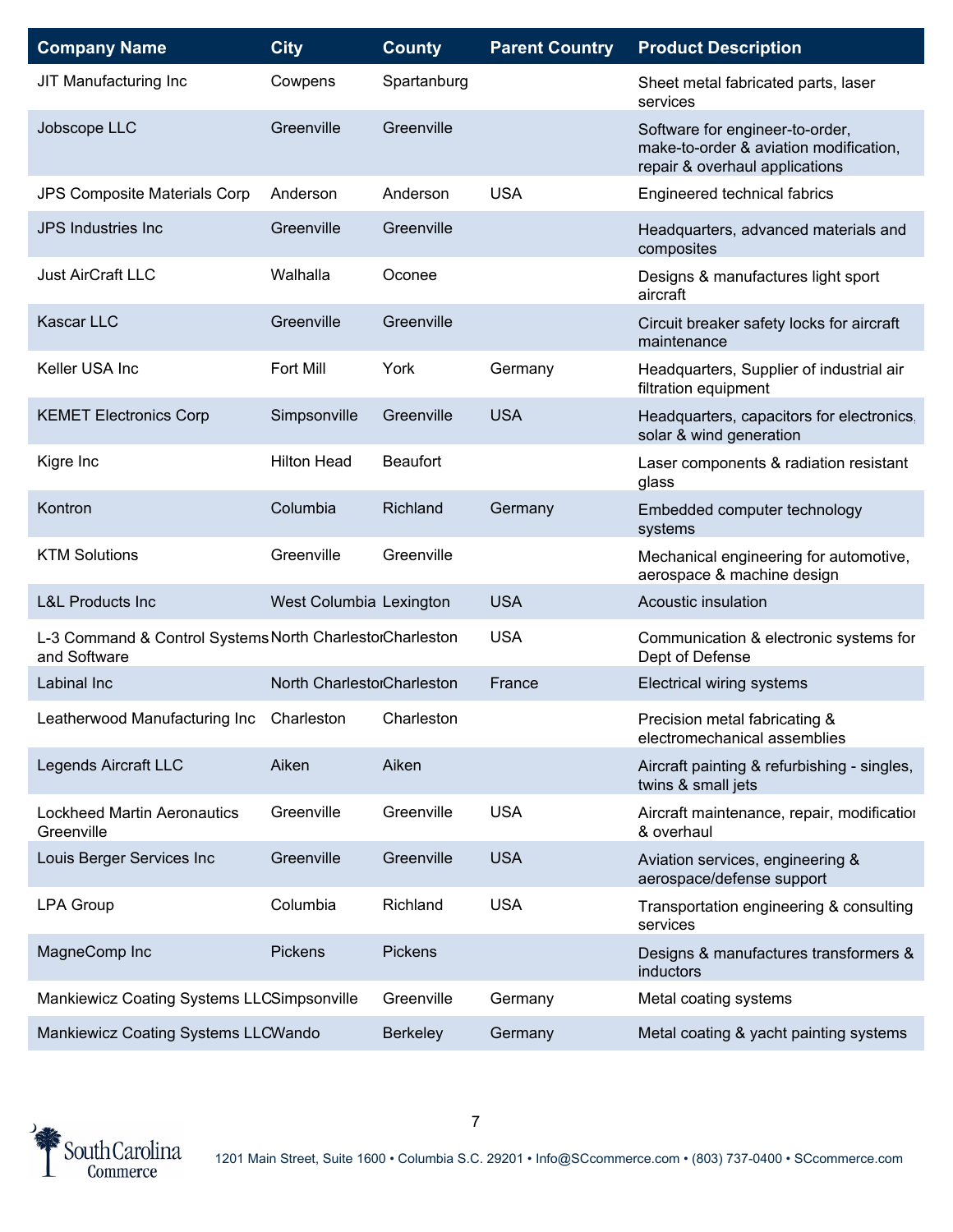| <b>Company Name</b>                                     | <b>City</b>                | <b>County</b>   | <b>Parent Country</b> | <b>Product Description</b>                                                    |
|---------------------------------------------------------|----------------------------|-----------------|-----------------------|-------------------------------------------------------------------------------|
| ManTech International Corp                              | North CharlestorCharleston |                 |                       | Engineering & systems integration,<br>software design                         |
| <b>MAPAL</b> Inc                                        | Fountain Inn               | Greenville      | Germany               | Metal cutting tools                                                           |
| Materials Innovation TechnologiesLake City              |                            | Florence        | <b>USA</b>            | Development of composite preforms                                             |
| Metal Improvement Co                                    | Duncan                     | Spartanburg     | <b>USA</b>            | Metal peening & coating services                                              |
| Meyer Tool Inc                                          | Greenville                 | Greenville      |                       | Engineering & airflow measurements for<br>aerospace & other industries        |
| <b>MGA Research Corp</b>                                | Greer                      | Greenville      | <b>USA</b>            | Aviation & Automotive testing &<br>consulting services                        |
| Mi-Tech, Inc                                            | North CharlestorCharleston |                 |                       | Components for rotating & reciprocating<br>machinery                          |
| Michelin Aircraft Tire Co (PRIME) Greenville            |                            | Greenville      | France                | Research facility                                                             |
| <b>Mohawk Industries</b>                                | Landrum                    | Spartanburg     | <b>USA</b>            | Aircraft carpet                                                               |
| Morgan Advanced Materials &<br>Technology               | Greenville                 | Greenville      | <b>United Kingdom</b> | Headquarters, carbon brushes, hi-temp<br>felt & machined graphite accessories |
| <b>Motion Devices Technology</b>                        | Hanahan                    | Charleston      | <b>USA</b>            | Distributor of industrial repair &<br>replacement parts                       |
| Nasmyth Precision Products Inc                          | <b>Newberry</b>            | Newberry        | <b>United Kingdom</b> | Headquarters (NA), aerospace electrical<br>connector components               |
| New Breed Logistics Inc                                 | Hanahan                    | <b>Berkeley</b> | <b>USA</b>            | Warehouse & distribution of parts to<br><b>Boeing</b>                         |
| NextGen Supply Chain IntegratorsGreenville              |                            | Greenville      |                       | Supply chain management, welding &<br>fabrication                             |
| North American Institute of<br>Aviation                 | Conway                     | Horry           |                       | General aviation training facility                                            |
| Northrop Grumman Information<br>Technology              | Columbia                   | Richland        |                       | Information technology services                                               |
| Northrop Grumman Systems CorrNorth CharlestorCharleston |                            |                 | <b>USA</b>            | Software systems engineering for<br>military applications                     |
| <b>Odyssey Aviation</b>                                 | North CharlestorCharleston |                 |                       | Fueling & hanger services                                                     |
| Orbis Inc                                               | Mt. Pleasant               | Charleston      |                       | Headquarters, engineering &<br>management services to Dept of Defens          |
| Palmetto Finishing LLC                                  | Easley                     | <b>Pickens</b>  |                       | Contract metal finishing                                                      |
| Parker Hannifin Corporation                             | Moncks Corner Berkeley     |                 | <b>USA</b>            | Fluid power pumps for gas turbine fuel<br>systems                             |
| Parker Hannifin Corporation<br><b>TechSeal Division</b> | Spartanburg                | Spartanburg     | <b>USA</b>            | Headquarters (Division), custom<br>elastomer extrusions, gaskets & seals      |
| Parkway Products Inc                                    | Seneca                     | Oconee          | <b>USA</b>            | Injection molding of thermoplastics                                           |
| Parts Exchange                                          | <b>Fort Mill</b>           | York            |                       | Sells new, rebuilt or overhauled aircraft<br>exhaust parts                    |

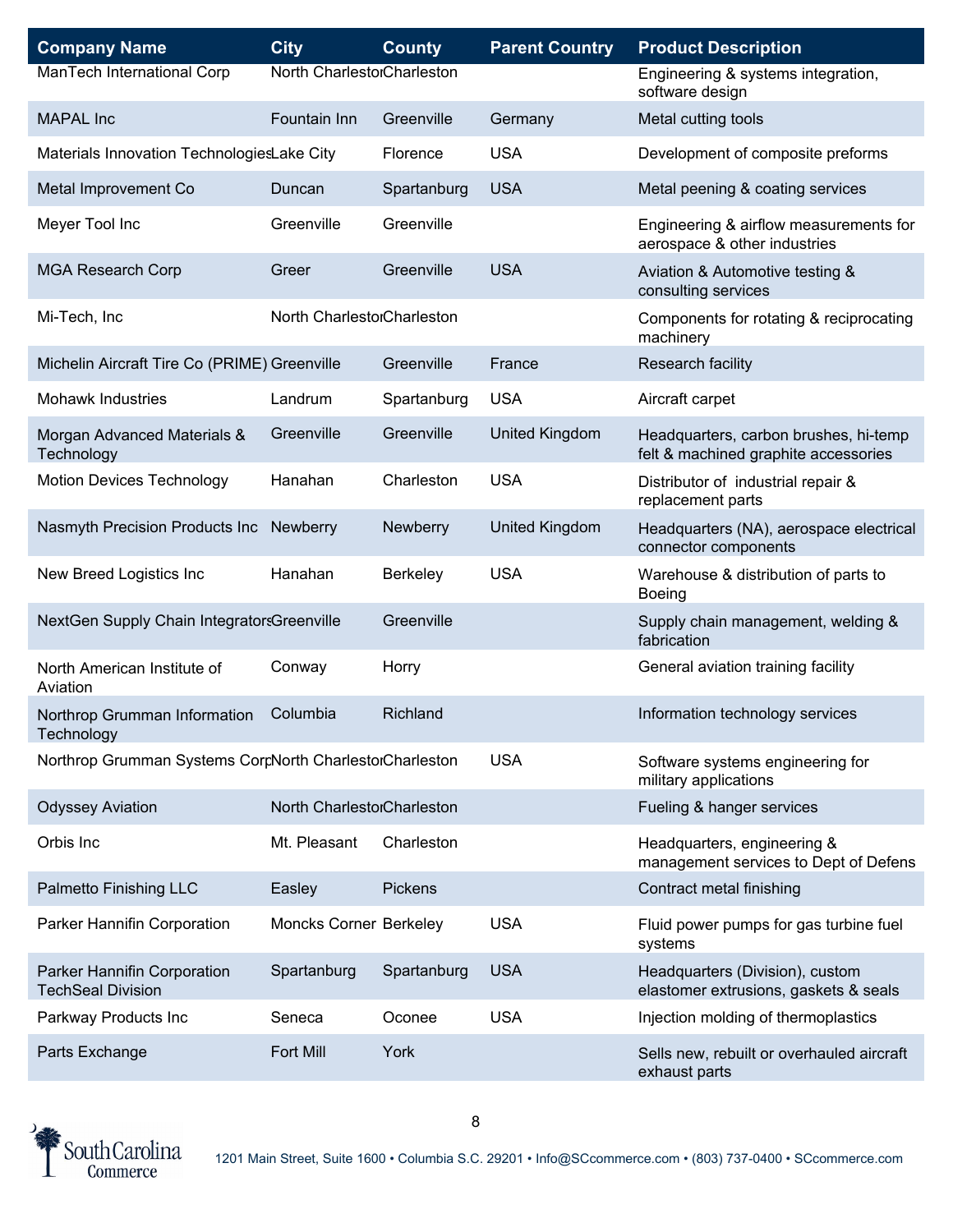| <b>Company Name</b>                                        | <b>City</b>                | <b>County</b> | <b>Parent Country</b> | <b>Product Description</b>                                                                           |
|------------------------------------------------------------|----------------------------|---------------|-----------------------|------------------------------------------------------------------------------------------------------|
| <b>PC</b> Aviator Inc                                      | Loris                      | Horry         | Australia             | Flight simulation products                                                                           |
| <b>Platronics Seals</b>                                    | Spartanburg                | Spartanburg   |                       | Hermetic glass-to-metal & ceramic seals                                                              |
| Porvair Filtration Group Inc                               | Rock Hill                  | York          | United Kingdom        | Filters & filtration systems                                                                         |
| Precorp Inc                                                | Greer                      | Greenville    |                       | Custom carbide cutting tools                                                                         |
| Progressive Alloy Steels UnlimitedHartsville<br><b>LLC</b> |                            | Darlington    |                       | Specialty steel supplier                                                                             |
| RMF (Roy Metal Finishing)                                  | Greenville                 | Greenville    |                       | Machine shop specializing in<br>electroplating & electrocoating                                      |
| RMF (Roy Metal Finishing)                                  | Piedmont                   | Greenville    |                       | Electroplating & electrocoating                                                                      |
| Rogers Aircraft Maintenance                                | John's Island              | Charleston    |                       | Maintenance & repair services                                                                        |
| <b>Rotomotion LLC</b>                                      | Charleston                 | Berkeley      |                       | Designs, manufactures & operates<br>helicopter robots (UAV) & serial robotic<br>systems & components |
| <b>SAE</b>                                                 | Greenville                 | Greenville    |                       | Research & development                                                                               |
| <b>SAIC Science Applications</b><br>International Corp     | North CharlestorCharleston |               | <b>USA</b>            | Engineering services, logistics &<br>management for the aviation industry                            |
| SantoLubes                                                 | Spartanburg                | Spartanburg   |                       | Manufactures synthetic fluids, lubricants<br>& greases                                               |
| <b>SEM Products Inc</b>                                    | Rock Hill                  | York          |                       | Headquarters, aerosols, adhesives &<br>coatings                                                      |
| Serco NA                                                   | North CharlestorCharleston |               | United Kingdom        | Air traffic control, navigational aids &<br>landing systems services                                 |
| <b>SIGMA Technology Services</b>                           | Greenville                 | Greenville    | <b>USA</b>            | Special manufacturing processes -<br>advanced gauging & lean inspection                              |
| SKF Aero Bearing Service CenterNorth CharlestorCharleston  |                            |               | Sweden                | FAA Level I/II overhaul of mainshaft,<br>gearbox & accessory bearings                                |
| SKF Aeroengine North America                               | North CharlestorCharleston |               | Sweden                | Manufactures ball & roller bearings                                                                  |
| SL Munson & Co                                             | Columbia                   | Richland      | <b>USA</b>            | Manufactures & distributes abrasive<br>grinding wheels                                               |
| Southeast Broach Co                                        | Greer                      | Greenville    |                       | Turbine disc broach tools                                                                            |
| Southern Air Repair Corp                                   | Greenville                 | Greenville    |                       | Aviation component repairs                                                                           |
| Spartan Felt Co Inc                                        | Roebuck                    | Spartanburg   |                       | Felt, felt parts & cutting, coating & other<br>services                                              |
| Springfield Manufacturing LLC                              | Clover                     | York          |                       | Waterjet machining services, drilling &<br>cutting                                                   |
| <b>Stevens Aviation Inc</b>                                | Greenville                 | Greenville    |                       | Headquarters, factory authorized aviatio<br>services & turbo-prop center                             |
| Suominen Nonwovens                                         | <b>Bethune</b>             | Kershaw       | United Kingdom        | Nonwoven roll goods & wipes for<br>aerospace & medical industries                                    |

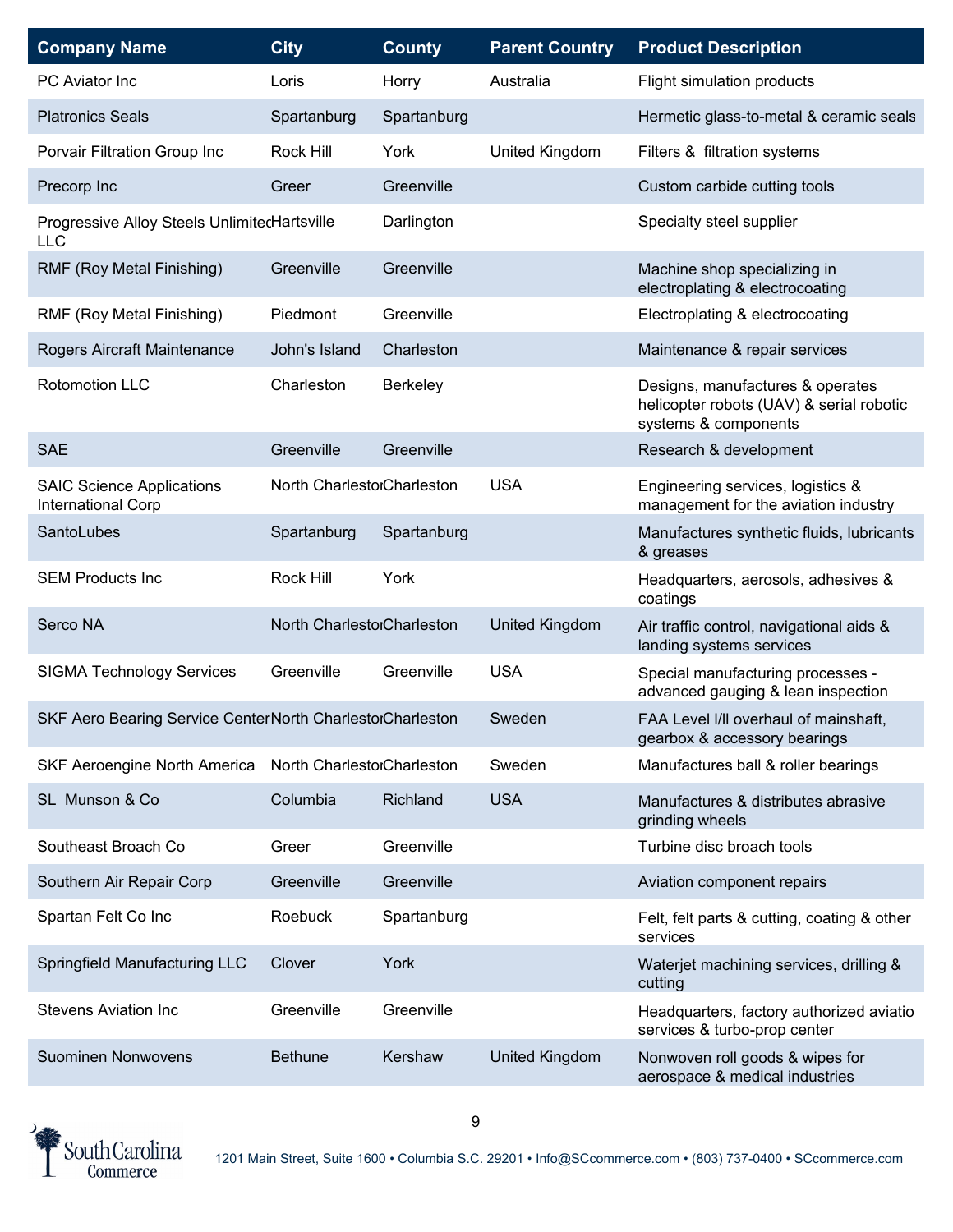| <b>Company Name</b>                         | <b>City</b>                | <b>County</b>   | <b>Parent Country</b> | <b>Product Description</b>                                                                                                                          |
|---------------------------------------------|----------------------------|-----------------|-----------------------|-----------------------------------------------------------------------------------------------------------------------------------------------------|
| <b>Technetics Group</b>                     | Columbia                   | Richland        | <b>USA</b>            | Headquarters, high performance metal<br>seals for aerospace, defense, high<br>performance engines, racing, & other<br>industries                    |
| <b>Tiger Enterprises &amp; Trading Inc</b>  | Fountain Inn               | Greenville      |                       | Supplies & services aircraft components<br>subassemblies & parts                                                                                    |
| <b>TIGGES USA</b>                           | Greenville                 | Greenville      | Germany               | Sales office for fasteners & connecting<br>elements                                                                                                 |
| <b>TIGHITCO Inc</b>                         | Ladson                     | Charleston      | <b>USA</b>            | High temperature insulation systems                                                                                                                 |
| <b>TKC Aerospace</b>                        | Charleston                 | <b>Berkeley</b> |                       | Aircraft procurement & leasing; logistics<br>support & staffing                                                                                     |
| <b>TMA Tool Services</b>                    | Liberty                    | <b>Pickens</b>  |                       | Cutting tools reconditioning services                                                                                                               |
| <b>Tobul Accumulator Inc</b>                | Bamberg                    | Bamberg         |                       | Hydraulic accumulators                                                                                                                              |
| Trelleborg Coated Systems US In Spartanburg |                            | Spartanburg     | Sweden                | Headquarters (US), rubber coating of<br>fabric, customer service                                                                                    |
| <b>Trelleborg Sealing Solutions Inc</b>     | North CharlestorCharleston |                 | Sweden                | Gaskets and sealing devices                                                                                                                         |
| <b>Tri Tech USA</b>                         | Liberty                    | <b>Pickens</b>  |                       | Metalworking for aerospace<br>industry, mobile kitchens & products for<br>military                                                                  |
| <b>Triumph Fabrication</b>                  | Orangeburg                 | Orangeburg      | <b>USA</b>            | Manufactures precision machined parts                                                                                                               |
| <b>UEC Electronics LLC</b>                  | Hanahan                    | <b>Berkeley</b> |                       | Engineering & products for the defense $\lambda$<br>other industries incl wire harness &<br>circuit card assemblies                                 |
| United Interiors International              | John's Island              | Charleston      | Russia                | Supplier of passenger seats & carpets<br>for aviation industry                                                                                      |
| <b>UTC Aerospace Systems</b>                | Greenville                 | Greenville      | <b>USA</b>            | Manufactures industrial fuel nozzles                                                                                                                |
| <b>UTC Aerospace Systems</b>                | Hodges                     | Greenwood       | <b>USA</b>            | Manufactures industrial turbine<br>components                                                                                                       |
| UTC Delavan Spray TechnologiesBamberg       |                            | Bamberg         | <b>USA</b>            | Manufactures engine valves & nozzles                                                                                                                |
| Varinit Corporation                         | Greenville                 | Greenville      |                       | Advanced knitted fabrics & other fiber<br>structures for aerospace & other<br>applications - reinforcing, conductive,<br>spacer, composite preforms |
| Venture Aerobearings LLC                    | Ladson                     | Charleston      | Sweden                | Bearing manufacture & repair for engine                                                                                                             |
| <b>Vesuvius USA Corp</b>                    | Dillon                     | Dillon          | United Kingdom        | Industrial ceramics                                                                                                                                 |
| VT Group                                    | North CharlestorCharleston |                 | United Kingdom        | Electronic & infrastructure solutions for<br>military                                                                                               |
| <b>WareOnEarth Communications</b><br>Inc    | North CharlestorCharleston |                 | <b>USA</b>            | Headquarters, software development &<br>systems integration                                                                                         |
| <b>Wesco Aircraft</b>                       | North CharlestorCharleston |                 |                       | Supplier of aircraft hardware                                                                                                                       |